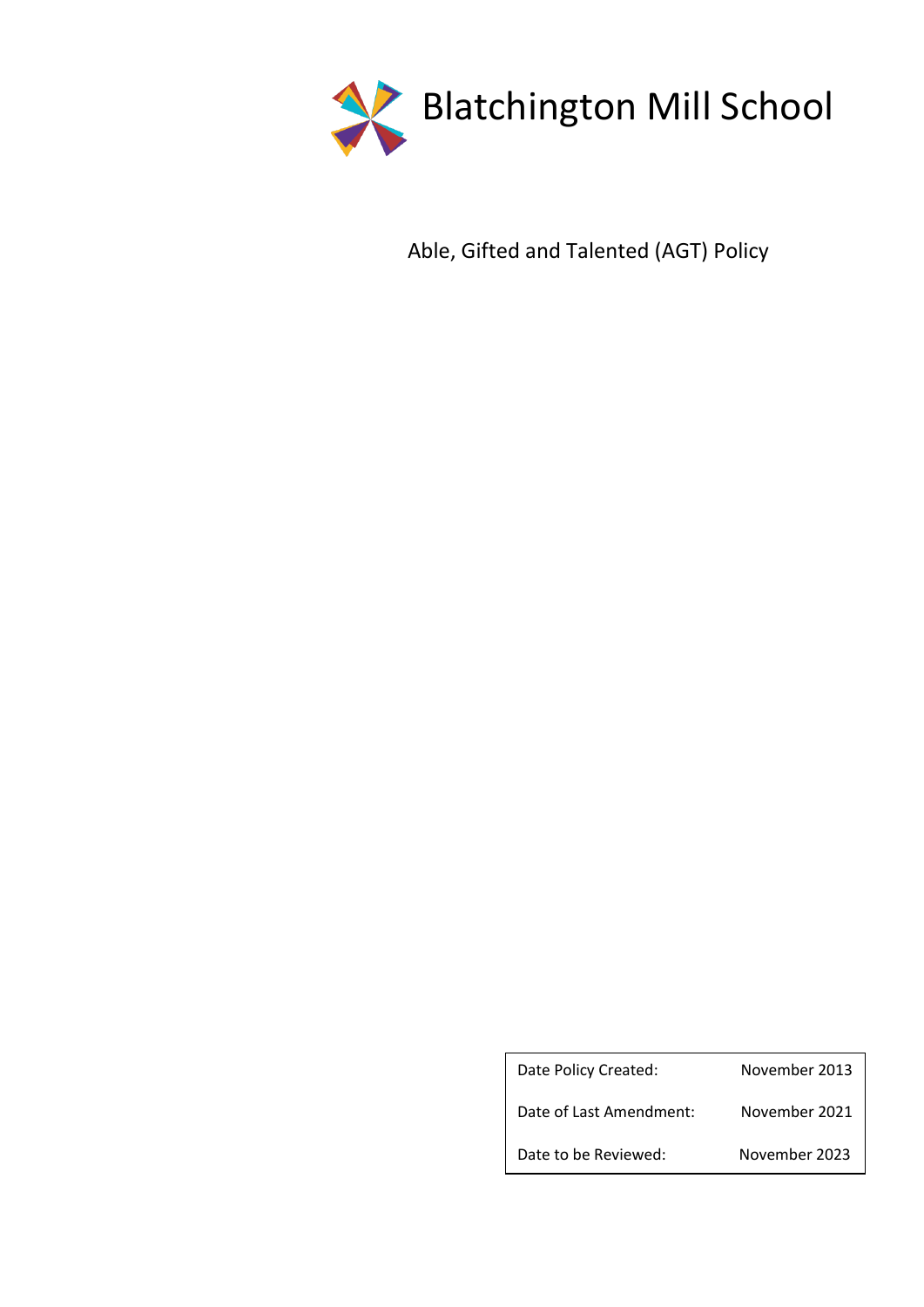

### **Contents**

| $\overline{2}$ |
|----------------|
| $\overline{2}$ |
| 3              |
| 3              |
| 3              |
| $\overline{4}$ |
| $\overline{4}$ |
| $\overline{4}$ |
| 5              |
| 6              |
| 6              |
| 6              |
|                |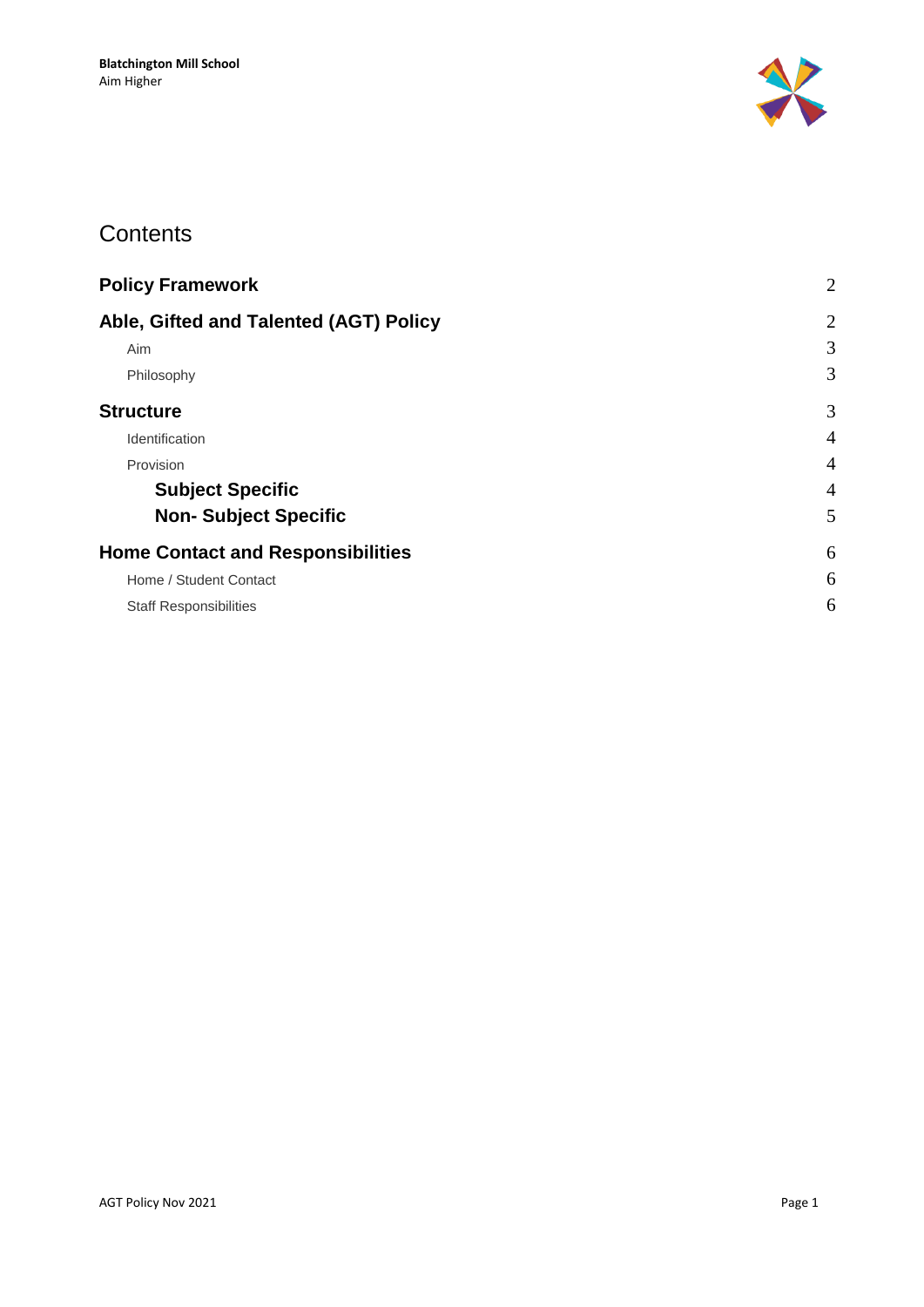

# <span id="page-2-0"></span>1. Policy Framework

At Blatchington Mill School we endeavour to provide every student with the support and opportunities needed to enable them to reach their challenging targets and to fulfil their potential.

<span id="page-2-1"></span>

| Initiated:                   | <b>Nov 2013</b>                                                                                |
|------------------------------|------------------------------------------------------------------------------------------------|
| <b>Groups Consulted:</b>     | <b>Staff</b><br><b>Students</b>                                                                |
| <b>Audience</b>              | <b>Parents/Carers</b><br><b>Staff</b><br><b>Governors</b><br><b>Students</b>                   |
| <b>Policy located:</b>       | <b>BMS</b> webpage                                                                             |
| <b>Policy Format:</b>        | <b>Full</b>                                                                                    |
| <b>Lead Member of Staff:</b> | <b>Ezra Leonce</b><br>Able, Gifted and Talented Coordinator<br>eleonce@blatchingtonmill.org.uk |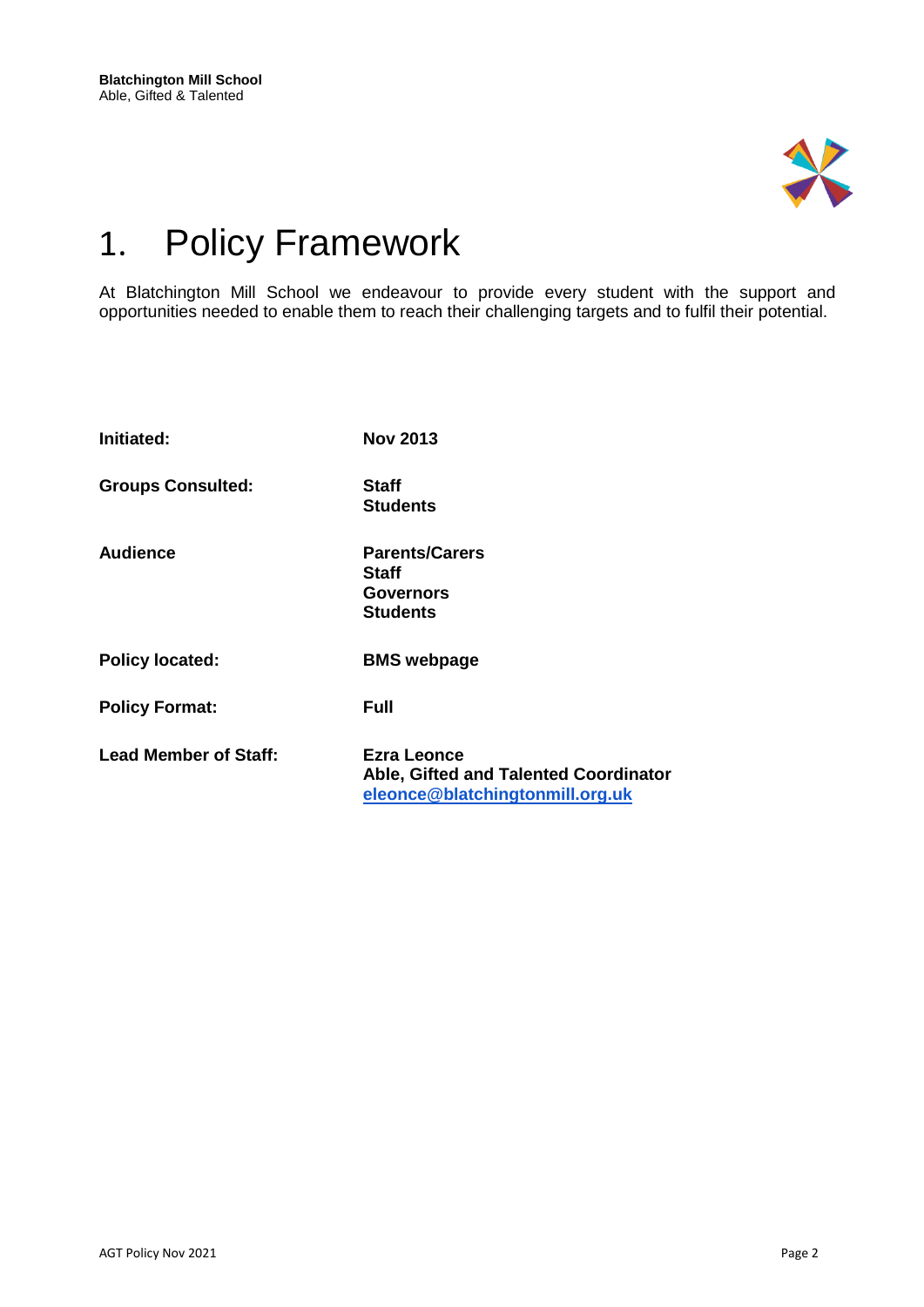

# 2. Able, Gifted and Talented (AGT) Policy

#### <span id="page-3-0"></span>**2.1 Aim**

• At Blatchington Mill we endeavour to provide every student with the support and opportunities needed to enable them to fulfill their potential. We have many excellent students who are achieving at a high level across different subjects and these are identified through a detailed analysis of assessment, alongside dialogue with curriculum leads and classroom teachers. As students pass through each year we aim to provide them with stimulating experiences that broaden and deepen their subject knowledge and ensure they remain highly engaged and focussed on excelling.

#### <span id="page-3-1"></span>**2.2 Philosophy**

<span id="page-3-2"></span>• We believe strongly that students at Blatchington Mill should have access to a rich variety of experiences during their time at BMS. This could take the form of stimulating and challenging extension activities within a lesson context, or enriching tasks and activities that form part of our extra-curricular offer. Alongside this, our intention is for students to develop into rounded individuals with access to opportunities to develop leadership skills; beyond purely academic excellence. We seek to provide opportunities for AGT students to explore areas of their own interest - beyond the taught curriculum.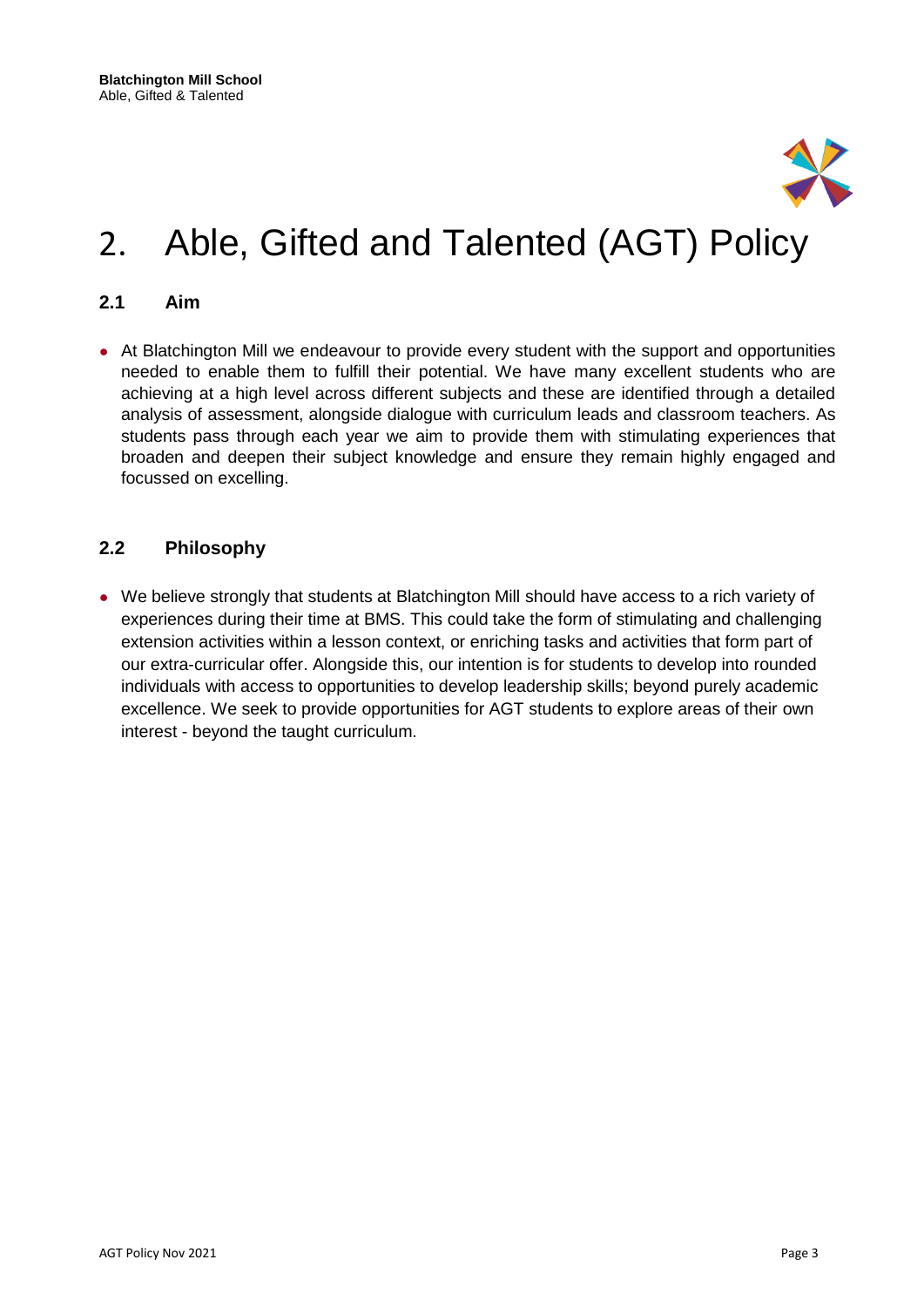

# 3. Structure

### <span id="page-4-0"></span>**3.1 Identification**

At Blatchington Mill we define AGT largely based on assessment outcomes from the previous years, we seek to identify students who are performing at a particularly high standard relative to their peers. In order to ensure that no student is overlooked and any biases are avoided we look first at assessment data. Where possible this is taken from the past two years and an average is calculated that is weighted more heavily for more recent assessments. We then set a threshold of the top 15% of a cohort for each subject. These lists are then checked and verified by Curriculum Teams and adjustments made where deemed necessary. This process aims to ensure that nobody is overlooked due to any extenuating circumstances and the lists reflect students' work in lessons.

We recognise this doesn't work for all subjects, such as those that do not have exams from previous years to consider. For these subjects AGT lists are decided once an initial assessment has been completed. In addition for PE, the first point of call is to liaise with the curriculum team to gather a list of students who are performing to an outstanding standard in one or more sports. These complement the data generated lists to ensure that 15% of the year group is included; ensuring the same standards are consistent across all subjects.

AGT identification is shown on SIMS and class lists for reference, tracking and analysis. The AGT register is updated annually in the Autumn Term of each academic year. This gives us the opportunity to keep track of the progress of AGT students through their time at Blatchington Mill.

### <span id="page-4-1"></span>**3.2 Provision**

### <span id="page-4-2"></span>**3.2.1 Subject Specific**

- The identification of AGT students is a central process but it is the responsibility of each curriculum team to ensure that AGT students are sufficiently challenged within their lessons. This is done through careful curriculum planning, ensuring that the schemes of learning are set up to provide the correct level of challenge for AGT students. Many curriculum teams also run extra-curricular enrichment clubs that seek to extend students further beyond the taught schemes of work and give students an opportunity to deepen and broaden their understanding of the subject.
- Students Identified as AGT will also have access to a number enrichment tasks and activities that have been developed by curriculum teams with AGT students in mind. These are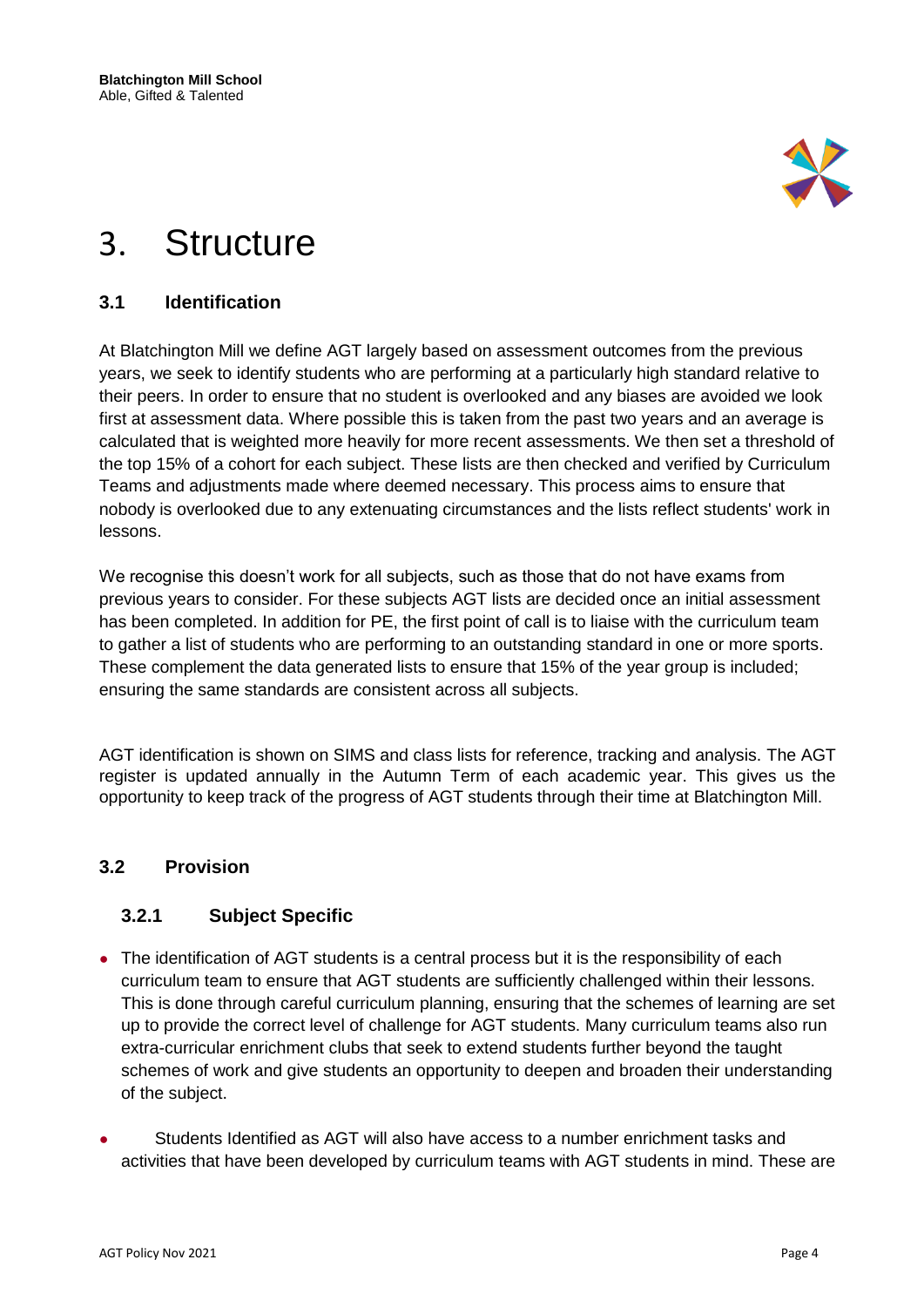

largely exploratory in nature and seek to direct to areas of study that are predominantly outside of the taught syllabus, but seek to both deepen and broaden students' knowledge.

### <span id="page-5-0"></span>**3.2.2 Non- Subject Specific**

- We are also aware that many of our AGT students have interests that sit outside of the taught subjects. Due to this, early on in the identification process for AGT students we look to gain an understanding of the interest of each cohort. This is done through a Google Form which helps us to gain a more refined understanding of the interests of our AGT students. With this information we seek to hone our AGT offer and ensure it is bespoke to the needs of AGT students within any given academic year.
- A key focus is to enable students to grow into well-rounded individuals. In order to help facilitate this, we ensure that all students have access to enrichment tasks for PSHE.
	- In addition to this we ensure students have access to reputable resources that seek to engage with many of the current societal issues. This helps to broaden students' thinking and provide helpful ways to engage with some of the larger discussions surrounding our culture, values and behaviours.
- When considering the types of enrichment opportunities to promote to AGT students we seek to check the following criteria:
	- Will the opportunity challenge, inspire or provide competition?
	- Does this match AGT students' aspirations, interests and needs?
	- Does it complement the school timetable and not compromise other curriculum activities, exams, or exam preparations?
	- Is it provided by qualified personnel and organisations?
	- Does it provide value for money?

In order to continue improving our offer we seek student feedback after activities and events and collate this for future planning.